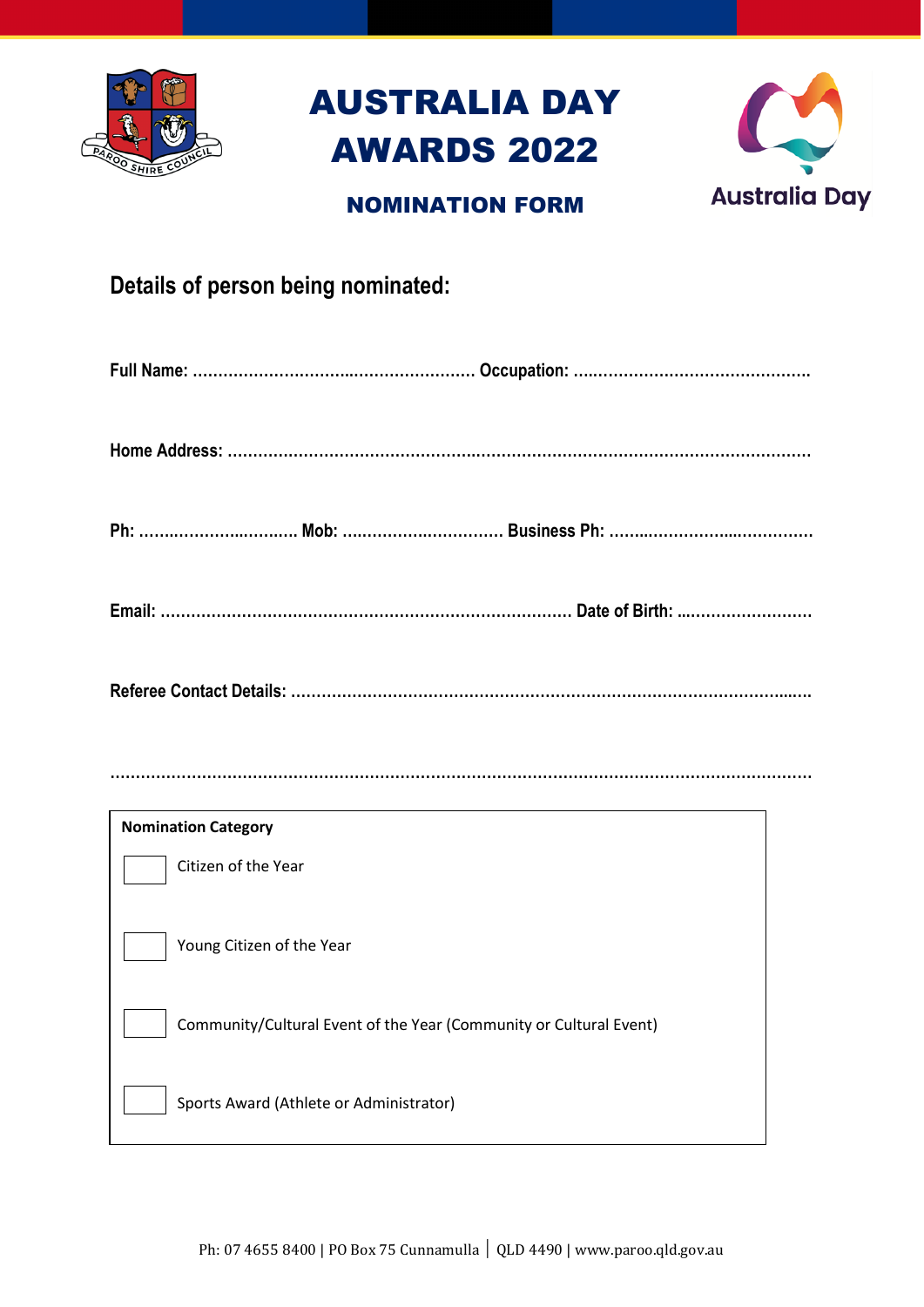

# AUSTRALIA DAY AWARDS 2022

## NOMINATION FORM



## **Details of person submitting nomination:**

|--|--|--|--|

|--|

**Signature: …………………...………………………………………………………………………………………**

**Please complete this form, post, emailed or delivered by hand to:**

**Paroo Shire Council** PO Box 75 49 Stockyard Street Cunnamulla Qld 4490 Tel: 07 4655 8400 Email: ceo@paroo.qld.gov.au

### **Nominations Close: COB Friday 7 January 2022**